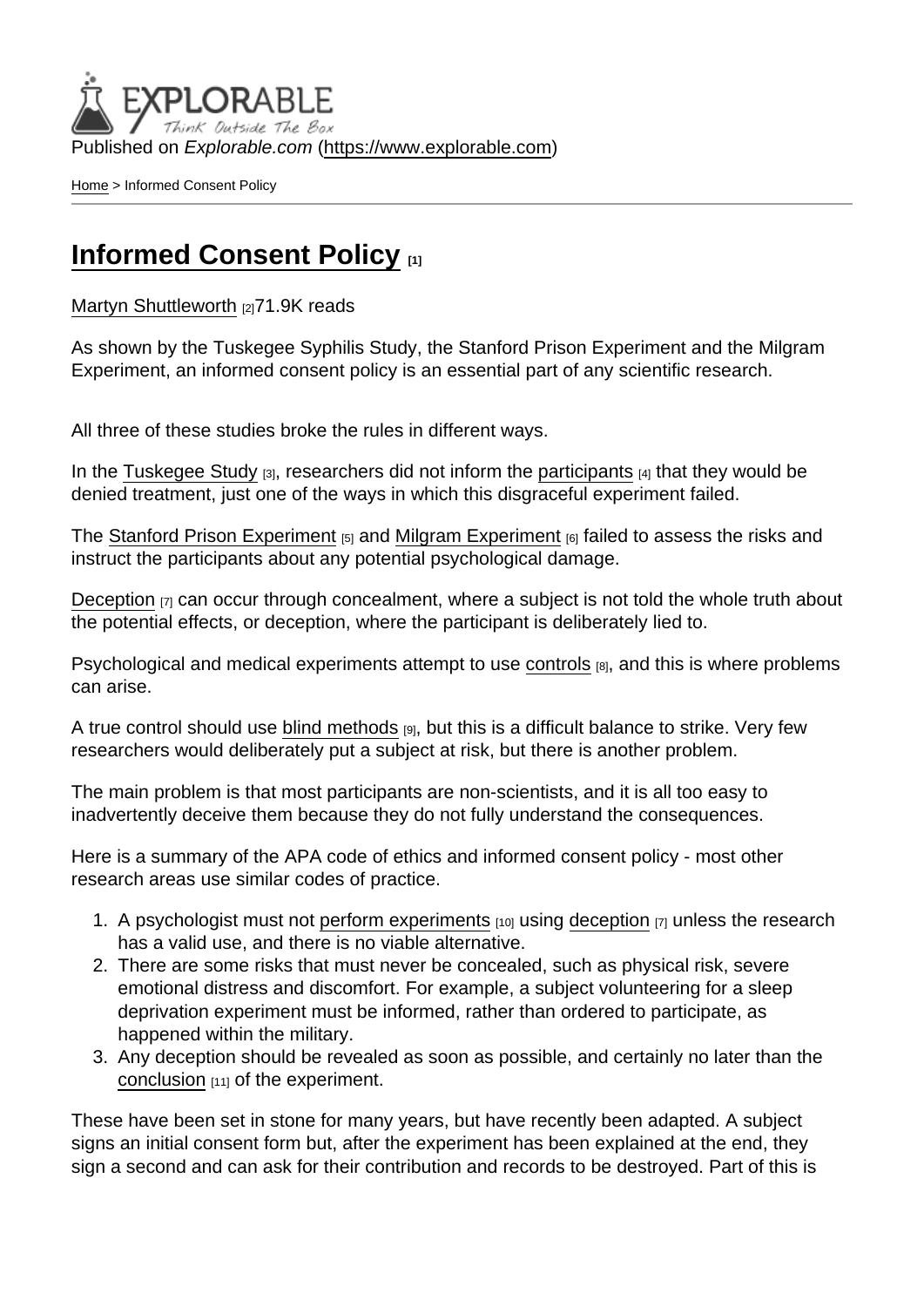due to various Data Protection acts, but the rise of reality TV has also contributed to a strengthening of ethical controls and consent.

The 'Big Brother' TV series and many other alleged 'psychological experiments' provided an initial informed consent policy form, but it could be argued that the participants did not realize that the program is subjected to selective editing, portraying them in the worst possible light.

Under the adjusted guidelines, a contestant could ask for their contribution to be removed, which would jeopardize the whole filming process. Of course, there are many other reasons why these programs cannot be classed as a psychological experiment, but ethical concerns and consent are an issue that may hit the courtrooms soon.

Modern belief is that except in extreme circumstances, a subject should be informed about the dangers before the experiment. At the very least, they should have been given an informed consent policy at the end and have the opportunity to have any data about them destroyed.

In this example, [Milgram's experiment](https://www.explorable.com/stanley-milgram-experiment)  $_{[6]}$  is a grey area, because the subjects were informed straight after the study. If a researcher designed a similar experiment today, it would be unlikely to pass ethical considerations.

At the time of experimentation, when the world was trying to understand if 'Just obeying orders,' was a viable excuse for the worst excesses of the Nazi regime, then it could be argued that the usefulness of the results outweighed the distress caused.

The morale of this is that any experiment has to be judged upon a case-by-case basis. The [Stanford Prison Experiment](https://www.explorable.com/stanford-prison-experiment) [5] did have as much consent as possible, but the failing in this case was the failure of the researcher to halt the experiment when distress was observed.

For example, Zimbardo, the head researcher in the experiment, should have remained outside the study and pulled the plug, rather than allowing himself to be drawn in to the psychological morass.

The [Tuskegee Study](https://www.explorable.com/tuskegee-syphilis-study)  $\beta$  had no justification, and the researchers not only failed to inform, but also broke their medical commitment to the Hippocratic Oath, failing to preserve life. This is a much more serious issue than consent, and is no different from the notorious Nazi experiments.

No ethical code or informed consent policy can be perfect, and there will always be situations where the experimenter caused too much distress.

On the other hand, there may be times when the experiment lost some [validity](https://www.explorable.com/validity-and-reliability)  $[12]$  due to informed consent. This is a problem with no correct answer, although modern techniques err on the side of caution.

Very few [peer reviewers](https://www.explorable.com/peer-review-process) [13] will be too strict upon questioning the validity of experiment because of ethical caution.

Instead, reviewers understand that error arising from this has to be incorporated into the interpretation of the results. This is something to which science has to work around and adapt.

Source URL: https://www.explorable.com/informed-consent-policy?gid=1585

Links